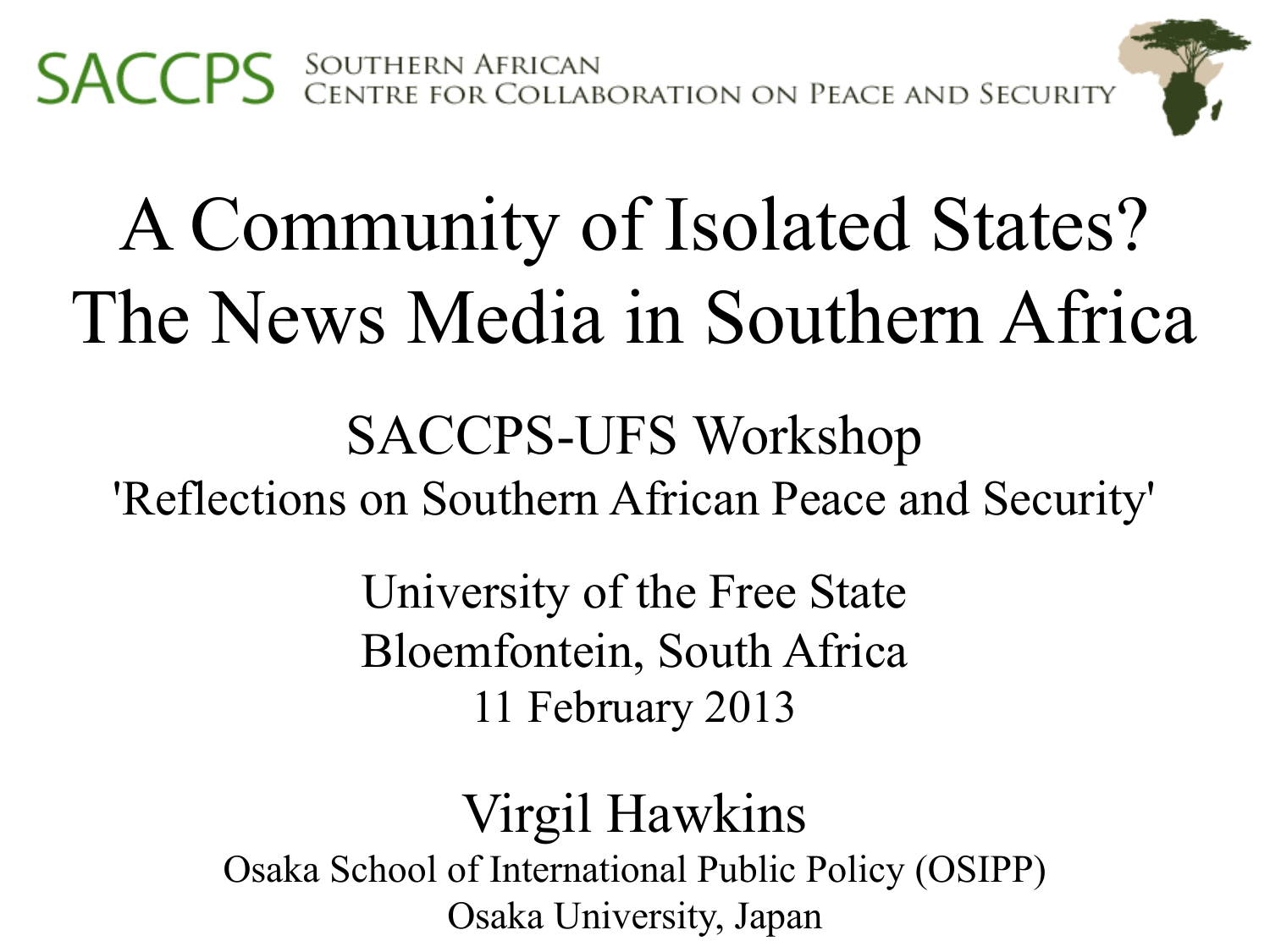### The issue

- Do the media in SADC countries cover other SADC countries/the region/SADC?
	- Vast majority of news is domestic
	- How much international news covers region?
	- What determines news flow?
	- Cases: Zambia, South Africa, Angola
- The unanswered question:
	- What implication does this silence have for regional awareness/cohesion/cooperation?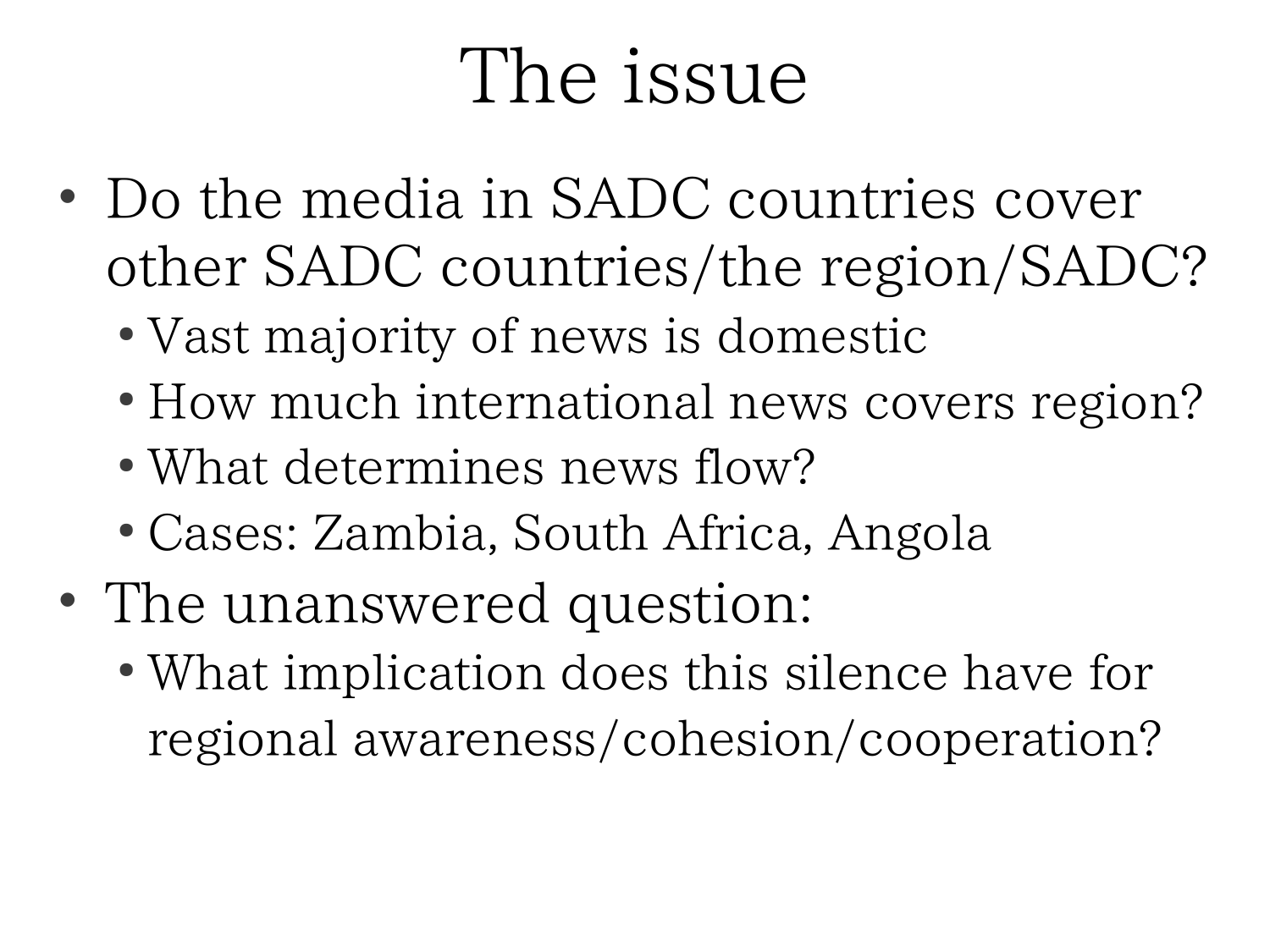### International coverage in The Post Zambia, 2004

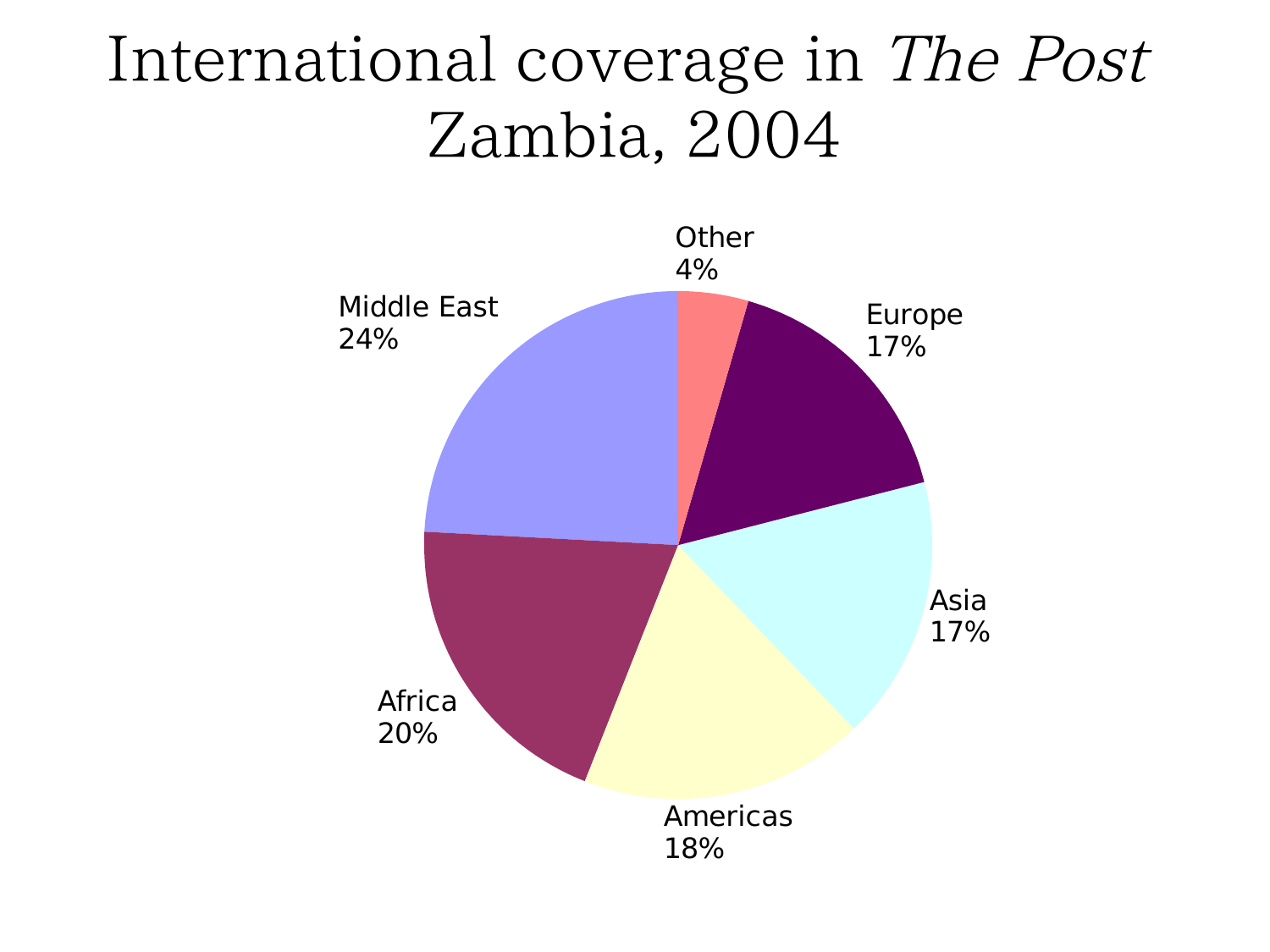### The Post: Coverage by country

| <b>Zambia's Neighbours</b> |           |  |
|----------------------------|-----------|--|
| Zimbabwe                   | 1.7%      |  |
| <b>DRC</b>                 | 1.4%      |  |
| Namibia                    | $0.4\%$   |  |
| Botswana                   | $0.1\%$   |  |
| <b>Tanzania</b>            | $0.1\%$   |  |
| Malawi                     | $< 0.1\%$ |  |
| Mozambique                 | $< 0.1\%$ |  |
| Angola                     | $< 0.1\%$ |  |
| TOTAL                      | $4.0\%$   |  |

| <b>Top countries</b>    |         |
|-------------------------|---------|
| <b>USA</b>              | 13.1%   |
| Iraq                    | 11.5%   |
| <b>Israel-Palestine</b> | $9.3\%$ |
| UK.                     | $4.7\%$ |
| Sudan                   | 3.9%    |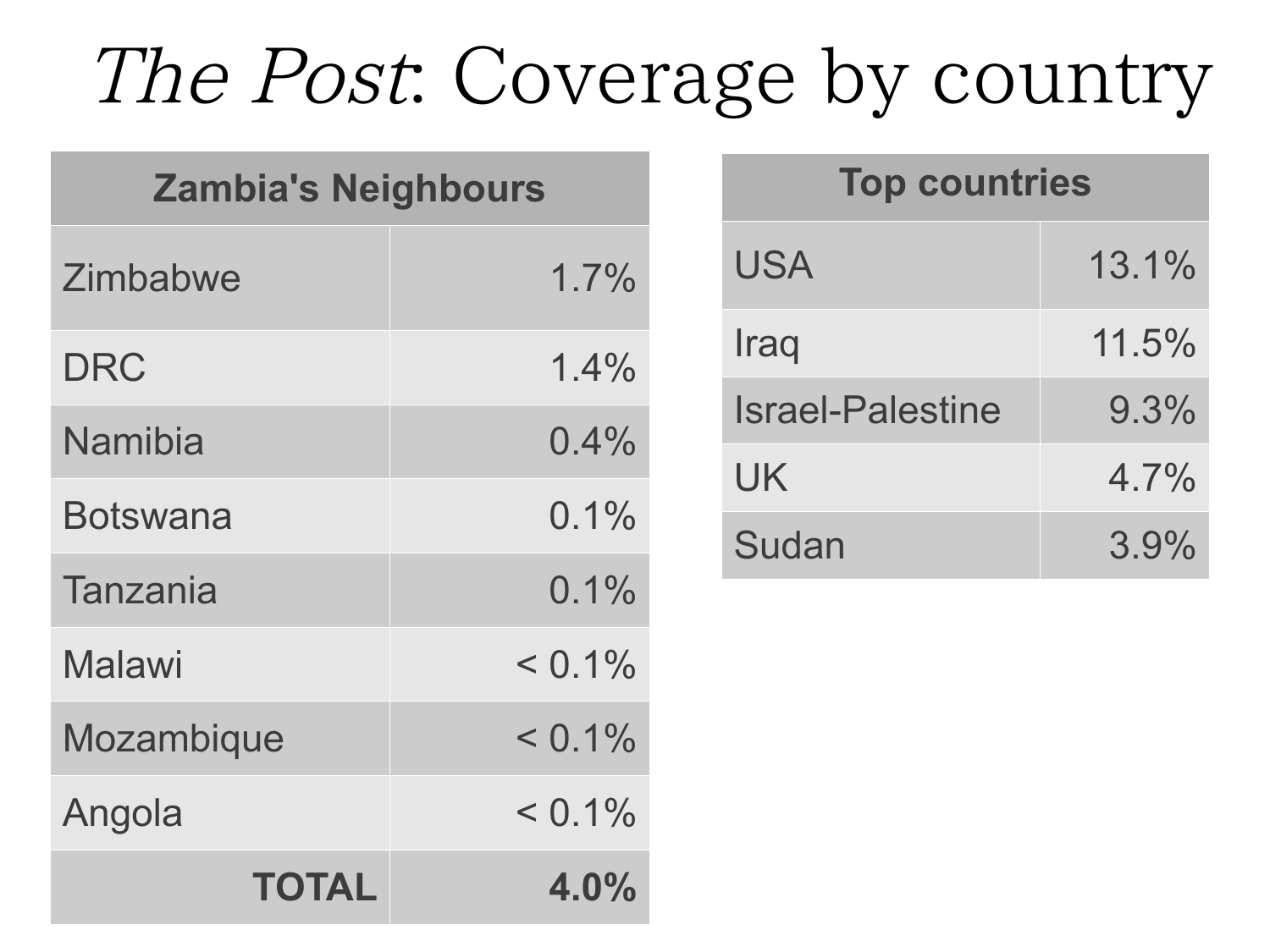## Some South African Press

## Mail and Guardian

Jan to Jul 2012

| Zimbabwe   | 30             |
|------------|----------------|
| Swaziland  | 9              |
| Namibia    | 6              |
| DRC        | 6              |
| Zambia     | 3              |
| Mozambique | 3              |
| Malawi     | 3              |
| Tanzania   | $\overline{2}$ |
| Lesotho    | $\overline{2}$ |
| Botswana   | $\overline{2}$ |
| Angola     | $\overline{2}$ |

#### The Sowetan

### Nov 2012 to Jan 2013

| Zimbabwe         | 17                |
|------------------|-------------------|
| DRC              | $\mathcal I$      |
| Mozambique       | 6                 |
| <b>Swaziland</b> | 3                 |
| Zambia           | 3                 |
| Angola           | 3                 |
| Namibia          | 1                 |
| Malawi           | 1                 |
| Botswana         | $\mathbf{\Omega}$ |
| Lesotho          | N                 |
| Tanzania         |                   |
| Madagascar       |                   |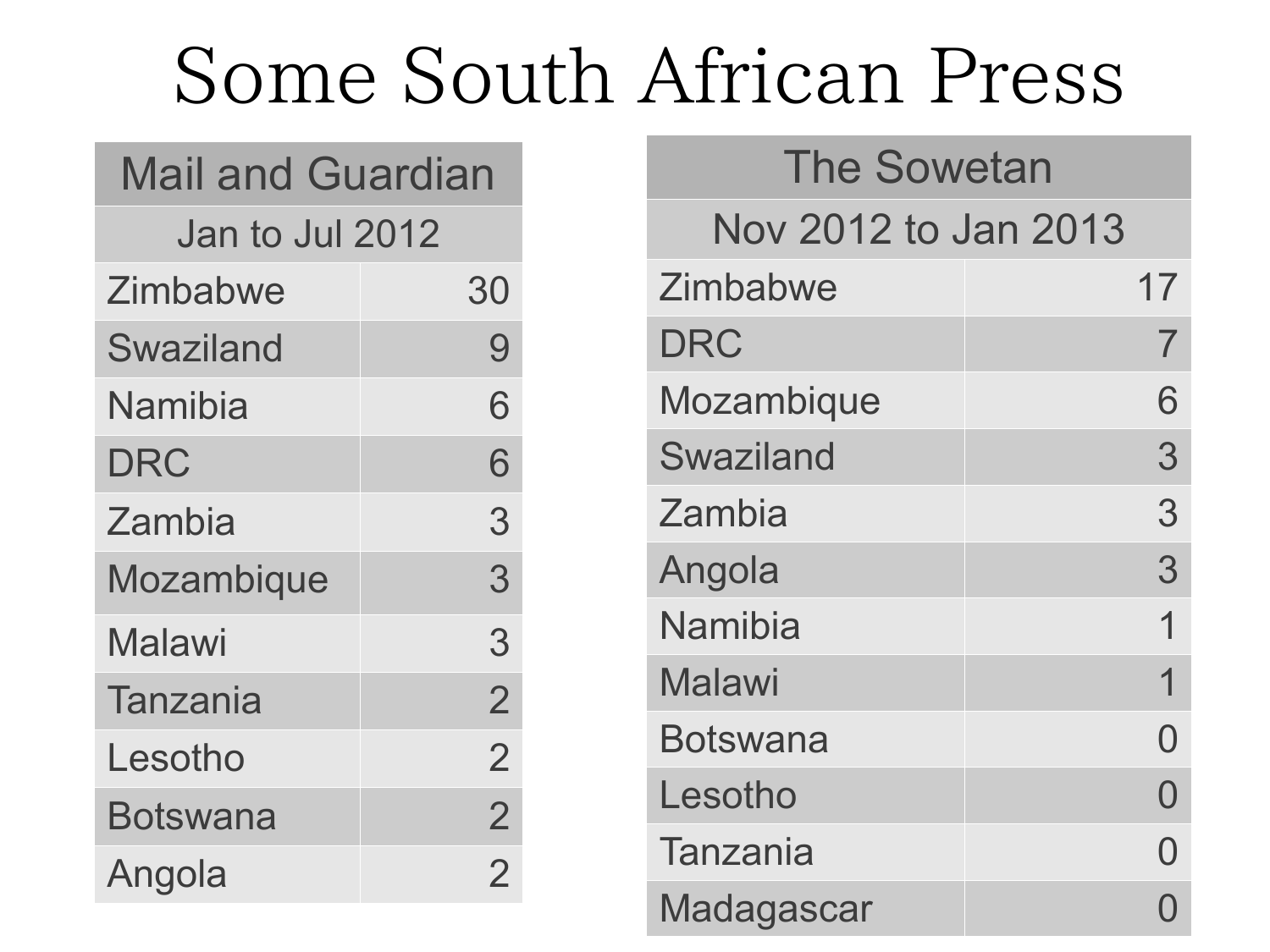### SA Press: Other observations

- Mail & Guardian
	- $\bullet$  Israel (12):  $>$  SADC states except Zimbabwe
	- SADC (3): Tribunal suspension, education problems, Malawi transition
- The Sowetan
	- Zimbabwe (17): Mugabe, diamonds, land issue
	- DRC (7): M23, Zuma visit, 2 SA soldiers shot
	- Malawi (1): Madonna building schools
	- SADC (2): "Zuma will attend..." summits
	- Others: Israel (8)
	- UK royals (19), Lance Armstrong (9)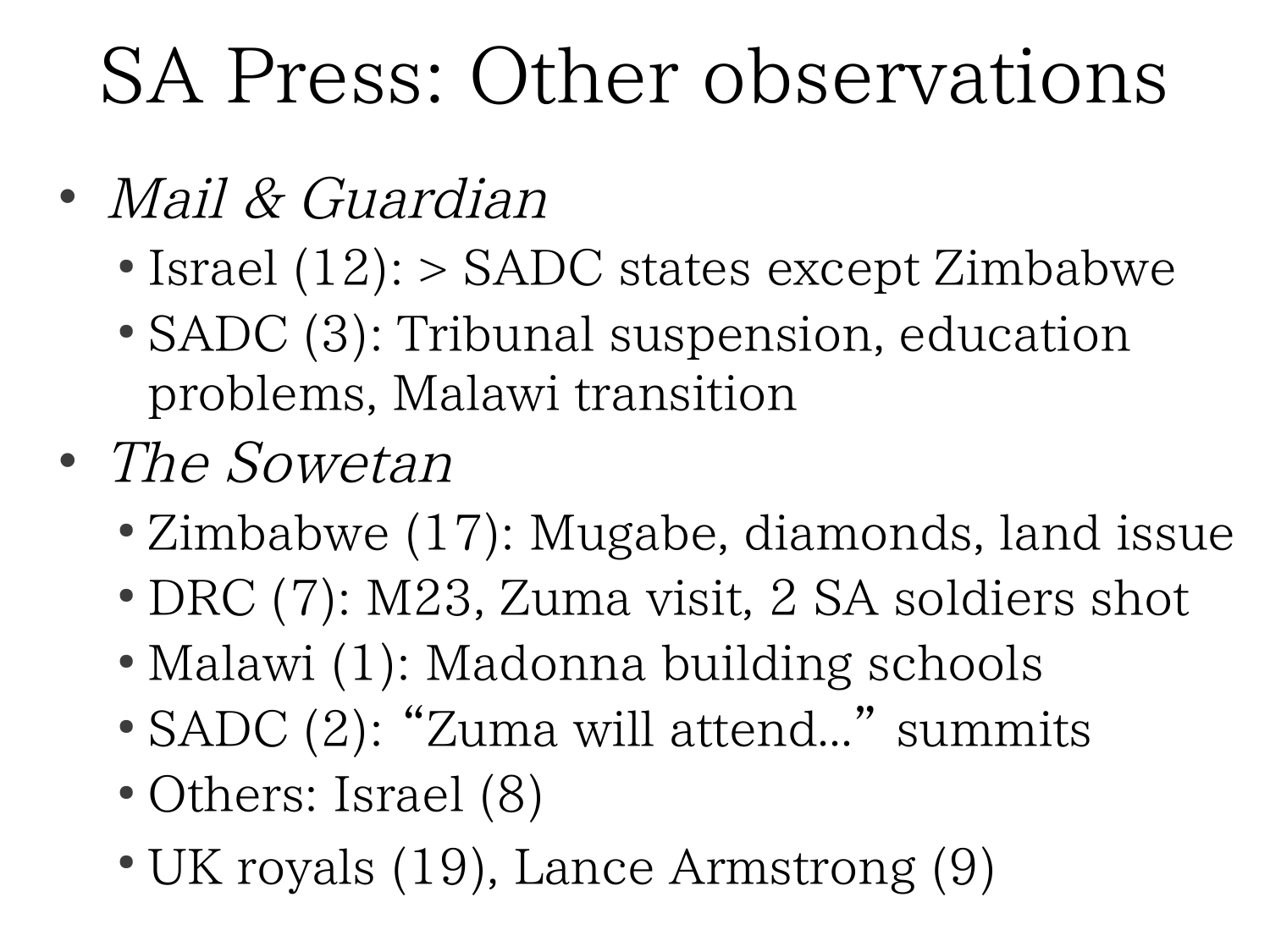International coverage Jornal de Angola, Nov 2012 – Jan 2013

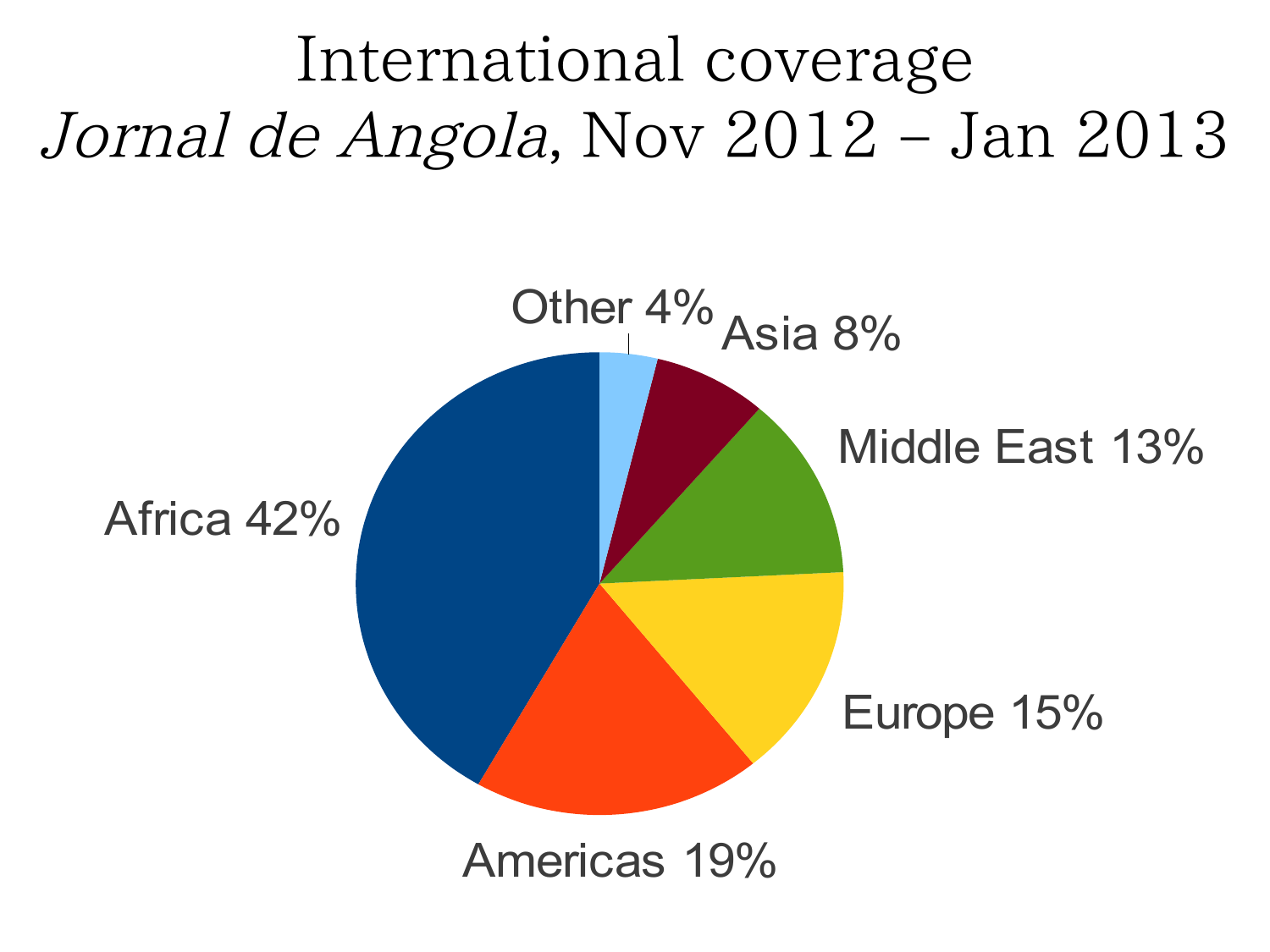## Jornal de Angola: Breakdown

- Top countries covered:
	- USA (38), Egypt (28), DRC (17), Sao Tome (15), Venezuela (15), Mali (13), Guinea Bissau (13), Syria (13)
- Portuguese-speaking countries: 9%
- SADC countries: 8%
	- SADC (1): Conflicts in DRC, Zim., Madagascar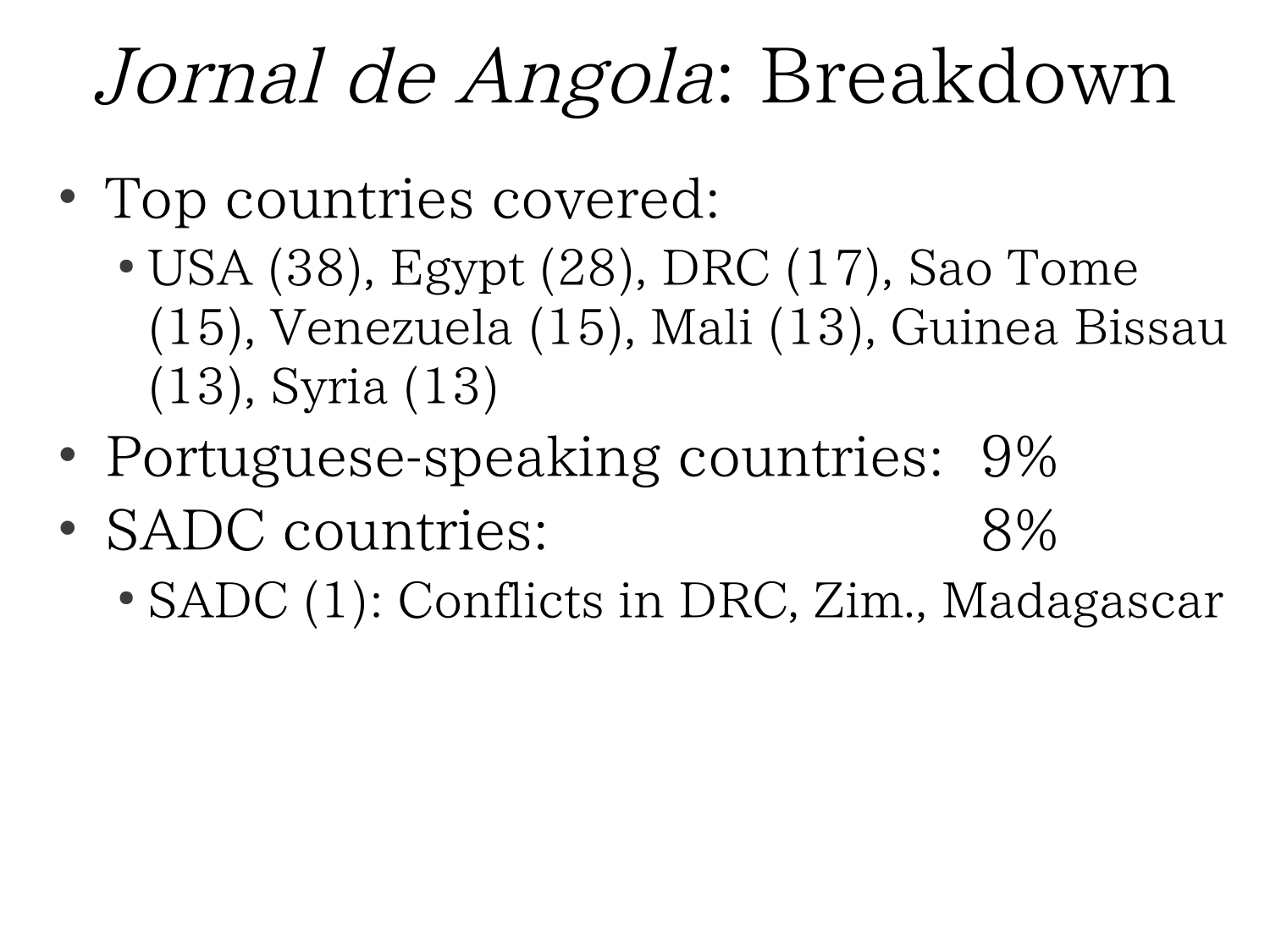## News selection determinants

- National interest (security/trade)?
	- Refugees, immigration, state stability
- Prominence?
	- Population, size of economy
- Deviance?
	- Conflict, human rights/democratic issues
- Language/history?
	- Colonial ties, newsgathering capacity
- Foreign (Western?) news agenda?
	- Newsgathering/projection capacity